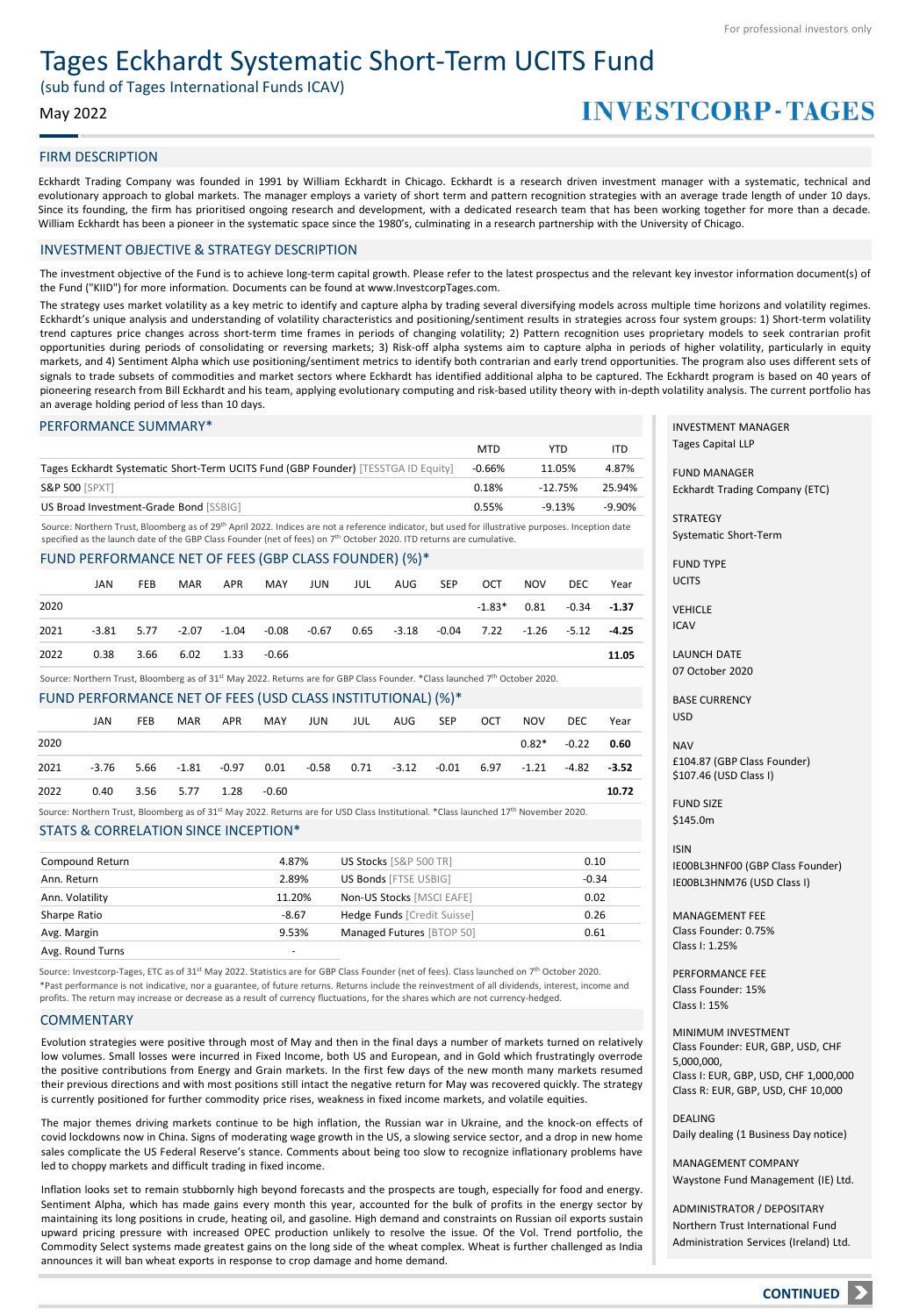(sub fund of Tages International Funds ICAV)

May 2022

# **INVESTCORP-TAGES**

# GROSS P&L BY ASSET CLASS\*



Source: Investcorp-Tages, ETC. Data as at 31st May 2022.

## GROSS P&L BY SYSTEM GROUP\*





COMMITMENT BY SYSTEM GROUP TOP 3 BEST/WORST PERFORMING MARKETS MTD



Source: Investcorp-Tages, ETC. Data as at 31st May 2022.

# RISK & REWARD PROFILE

| <b>Lower risk</b> |                                |  |  | <b>Higher risk</b> |                                 |
|-------------------|--------------------------------|--|--|--------------------|---------------------------------|
|                   |                                |  |  |                    |                                 |
|                   | <b>Typically lower rewards</b> |  |  |                    | <b>Typically higher rewards</b> |
|                   |                                |  |  |                    |                                 |

Risk Scale from the key investor information document(s) of the Fund ("KIID"). Risk 1 does not mean a risk-free investment. This indicator may change over time. Please refer to the risk glossary at the back of this document.

\*Past performance is not indicative, nor a guarantee, of future returns. Returns include the reinvestment of all dividends, interest, income and profits. The return may increase or decrease as a result of currency fluctuations, for the shares which are not currency-hedged. 

#### Investcorp

48 Grosvenor Street, London, W1K 3HW

Source: Investcorp-Tages, ETC. Data as at 31st May 2022.

Tel: +44 (0)20 3743 3476

Email: [IR-EU@investcorp.com](mailto:IR-EU@investcorp.com)